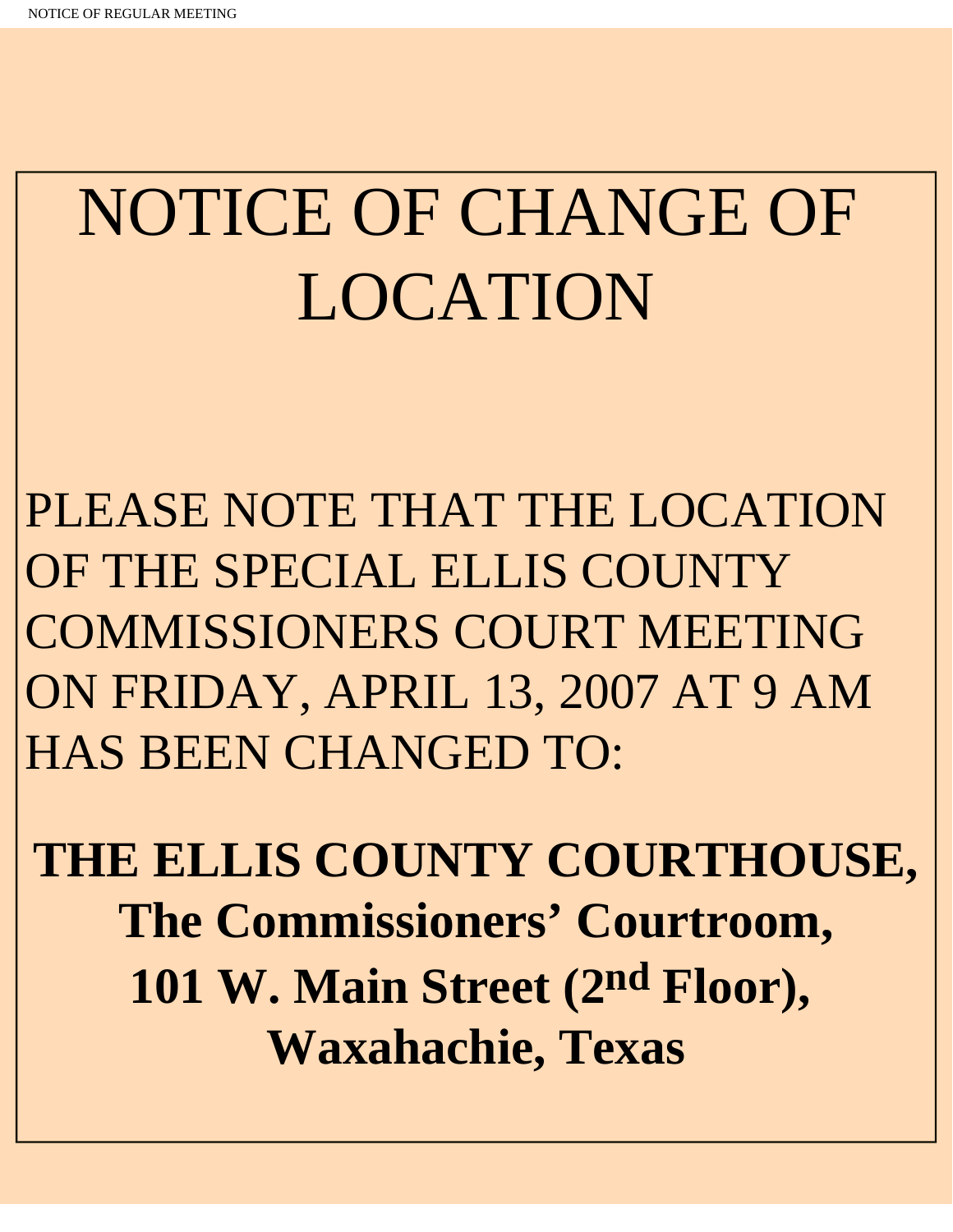## **NOTICE OF SPECIAL MEETING ELLIS COUNTY COMMISSIONERS' COURT**

Notice is hereby given that a special meeting of the Ellis County Commissioners' Court will be held on **Friday, April 13, 2007 at 9:00 a.m., in the Courtroom, 109 West Franklin Street (1st Floor), Waxahachie, Texas** at which time the following will be discussed and considered, to-wit:

#### **County Judge:**

Judge Chad Adams

#### **Commissioners:**

 Dennis Robinson, Commissioner, Pct. 1 Bill Dodson, Commissioner, Pct. 2 Heath Sims, Commissioner, Pct. 3 Ron Brown, Commissioner, Pct. 4

### **County Clerk:**

Cindy Polley, County Clerk

#### **County & District Attorney's Office:**

 Ann Montgomery, Assistant County Attorney Lee Auvenshine, Assistant County Attorney

#### **1. OPENING COURT**

1.1 County Judge will call meeting to order, declare quorum if present, and declare notices legally posted pursuant to Open Meetings Act.

#### 1.2 Motion to Open Court.

1.3 Invocation and Pledge of Allegiance - Commissioner Bill Dodson, Pct. 2

#### **2. ADMINISTRATIVE**

 2.1 Consideration and action to accept the resignation of Ellis County Court at Law Judge Bob Carroll, effective April 30, 2007 at midnight. Chad Adams, County Judge

2.2 Interviews of candidates to fill the vacancy of Judge, Ellis County Court at

Law.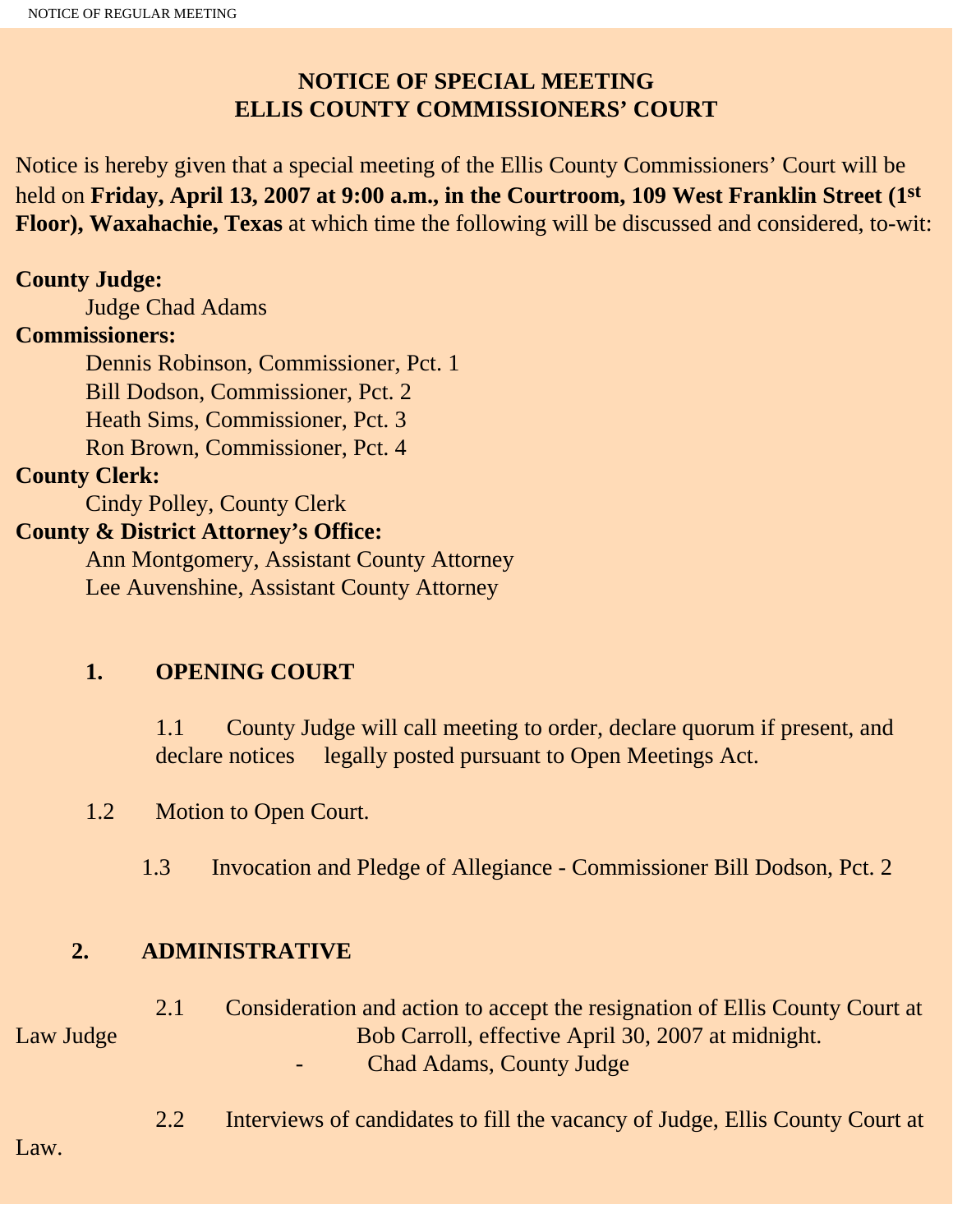Chad Adams, County Judge

 2.3 Nominations to fill the position of Judge, Ellis County Court at Law. Chad Adams, County Judge

 2.4 Consideration and action to appoint the candidate to fill the vacancy of Judge, Ellis

> County Court at Law, effective May 1, 2007 at 12:01 am. Chad Adams, County Judge

## **3. RECESS TO CONVENE TO EXECUTIVE SESSION**

# **4. EXECUTIVE SESSION**

"The Commissioners' Court of Ellis County reserves the right to adjourn into **Executive Session** at any time during the course of this meeting to discuss any of the matters listed in this agenda, in the order deemed appropriate, as authorized by Texas Government Code §551.074**,** or to seek the advice of its attorney and/or other attorneys representing Ellis County on any matter in which the duty of the attorney to the Commissioners' Court under the Texas Disciplinary Rules of Professional Conduct of the State Bar of Texas clearly conflicts with Texas Government Code Chapter 551 or as otherwise may be permitted under §551.074."

4.1 Regarding the deliberation on the appointment of a judge for Ellis County Court at Law.

# **5. ADJOURNMENT OF EXECUTIVE SESSION**

## **6. ADJOURN MEETING**

Signed this the 10th day of April, 2007.

\_\_\_\_\_\_\_\_\_\_\_\_\_\_\_\_\_\_\_\_\_\_\_\_\_\_\_\_\_\_\_\_\_\_\_

Chad Adams Ellis County Judge